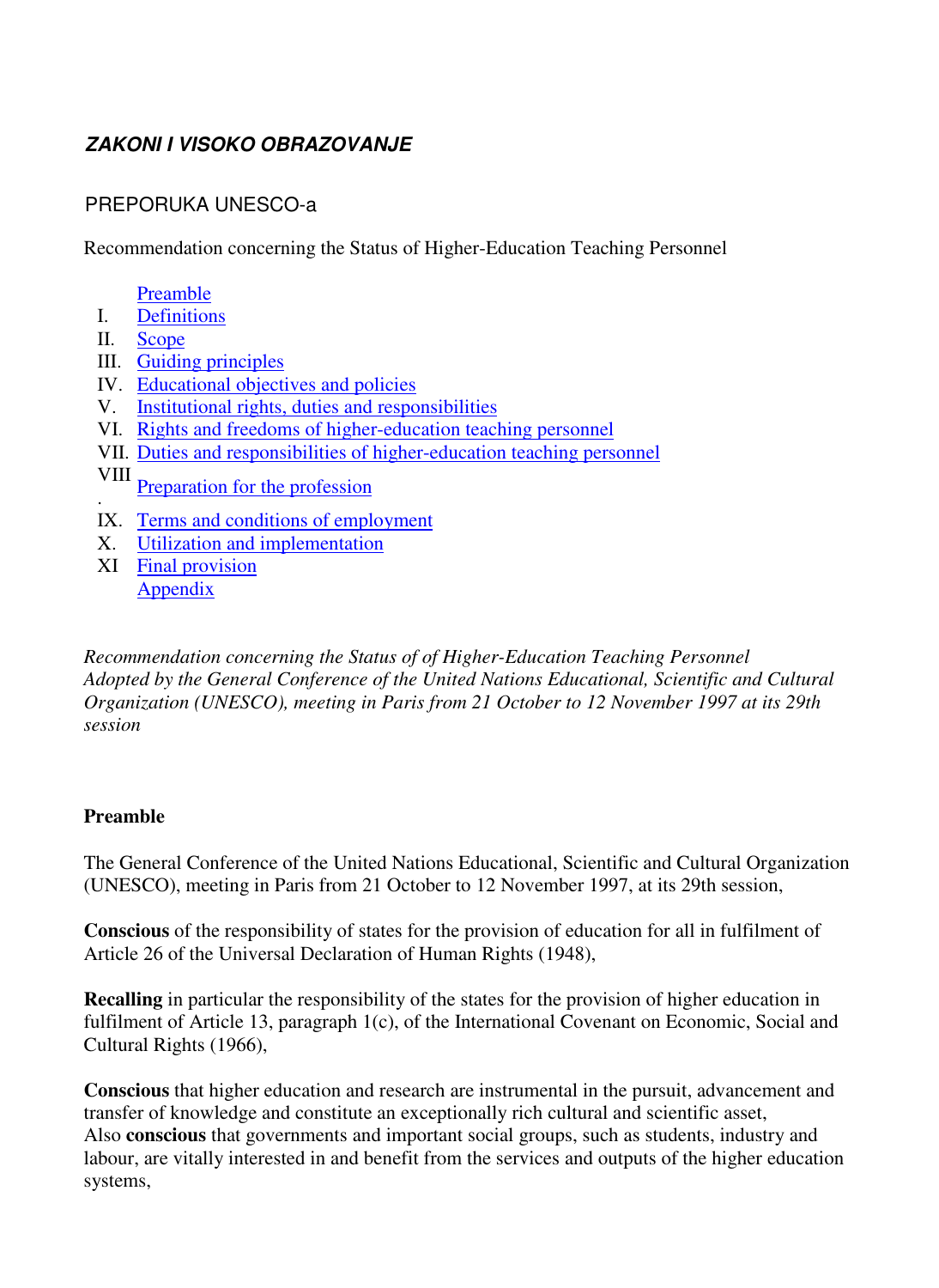**Recognizing** the decisive role of higher-education teaching personnel in the advancement of higher education, and the importance of their contribution to the development of humanity and modern society,

**Convinced** that higher-education teaching personnel, like all other citizens, are expected to endeavour to enhance the observance in society of the cultural, economic, social, civil and political rights of all peoples,

**Aware** of the need to reshape higher education to meet social and economic changes and for higher-education teaching personnel to participate in this process,

**Expressing** concern regarding the vulnerability of the academic community to untoward political pressures which could undermine academic freedom,

**Considering** that the right to education, teaching and research can only be fully enjoyed in an atmosphere of academic freedom and autonomy for institutions of higher education and that the open communication of findings, hypotheses and opinions lies at the very heart of higher education and provides the strongest guarantee of the accuracy and objectivity of scholarship and research,

**Concerned** to ensure that higher-education teaching personnel enjoy the status commensurate with this role.

**Recognizing** the diversity of cultures in the world,

**Taking into account** the great diversity of the laws, regulations, practices and traditions which, in different countries, determine the patterns and organization of higher education,

**Mindful** of the diversity of arrangements which apply to higher-education teaching personnel in different countries, in particular according to whether the regulations concerning the public service apply to them,

**Convinced** nevertheless that similar questions arise in all countries with regard to the status of higher-education teaching personnel and that these questions call for the adoption of common approaches and so far as practicable the application of common standards which it is the purpose of this Recommendation to set out,

**Bearing** in mind such instruments as the UNESCO Convention against Discrimination in Education (1960), which recognizes that UNESCO has a duty not only to proscribe any form of discrimination in education, but also to promote equality of opportunity and treatment for all in education at all levels, including the conditions under which it is given, as well as the Recommendation concerning the Status of Teachers (1966) and the UNESCO Recommendation on the Status of Scientific Researchers (1974), as well as the instruments of the International Labour Organization on freedom of association and the right to organize and to collective bargaining and on equality of opportunity and treatment,

**Desiring** to complement existing conventions, covenants and recommendations contained in international standards set out in the appendix with provisions relating to problems of particular concern to higher education institutions and their teaching and research personnel,

**Adopts** the present Recommendation on 11 November 1997.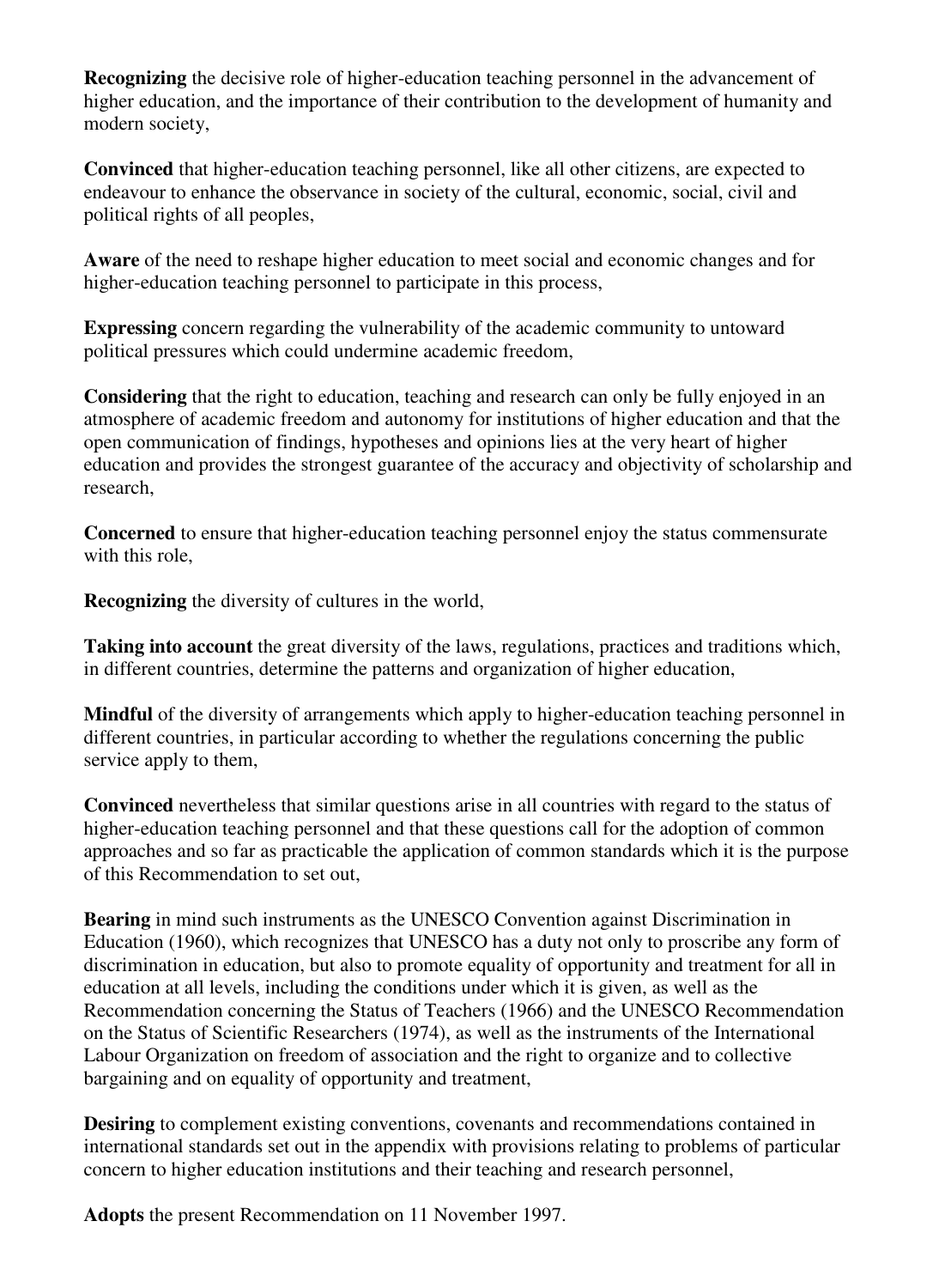#### **Definitions**

1. For the purpose of this Recommendation:

(a) 'higher education' means programmes of study, training or training for research at the postsecondary level provided by universities or other educational establishments that are approved as institutions of higher education by the competent state authorities, and/or through recognized accreditation systems;

(b) 'research', within the context of higher education, means original scientific, technological and engineering, medical, cultural, social and human science or educational research which implies careful, critical, disciplined inquiry, varying in technique and method according to the nature and conditions of the problems identified, directed towards the clarification and/or resolution of the problems, and when within an institutional framework, supported by an appropriate infrastructure;

(c) 'scholarship' means the processes by which higher-education teaching personnel keep up to date with their subject, engage in scholarly editing, disseminate their work and improve their pedagogical skills as teachers in their discipline and upgrade their academic credentials;

(d) 'extension work' means a service by which the resources of an educational institution are extended beyond its confines to serve a widely diversified community within the state or region regarded as the constituent area of the institution, so long as this work does not contradict the mission of the institution. In teaching it may include a wide range of activities such as extramural, lifelong and distance education delivered through evening classes, short courses, seminars and institutes. In research it may lead to the provision of expertise to the public, private and non-profit sectors, various types of consultation, and participation in applied research and in implementing research results;

(e) 'institutions of higher education' means universities, other educational establishments, centres and structures of higher education, and centres of research and culture associated with any of the above, public or private, that are approved as such either through recognized accreditation systems or by the competent state authorities;

(f) 'higher-education teaching personnel' means all those persons in institutions or programmes of higher education who are engaged to teach and/or to undertake scholarship and/or to undertake research and/or to provide educational services to students or to the community at large.

#### **Scope**

2. This Recommendation applies to all higher-education teaching personnel.

#### **Guiding principles**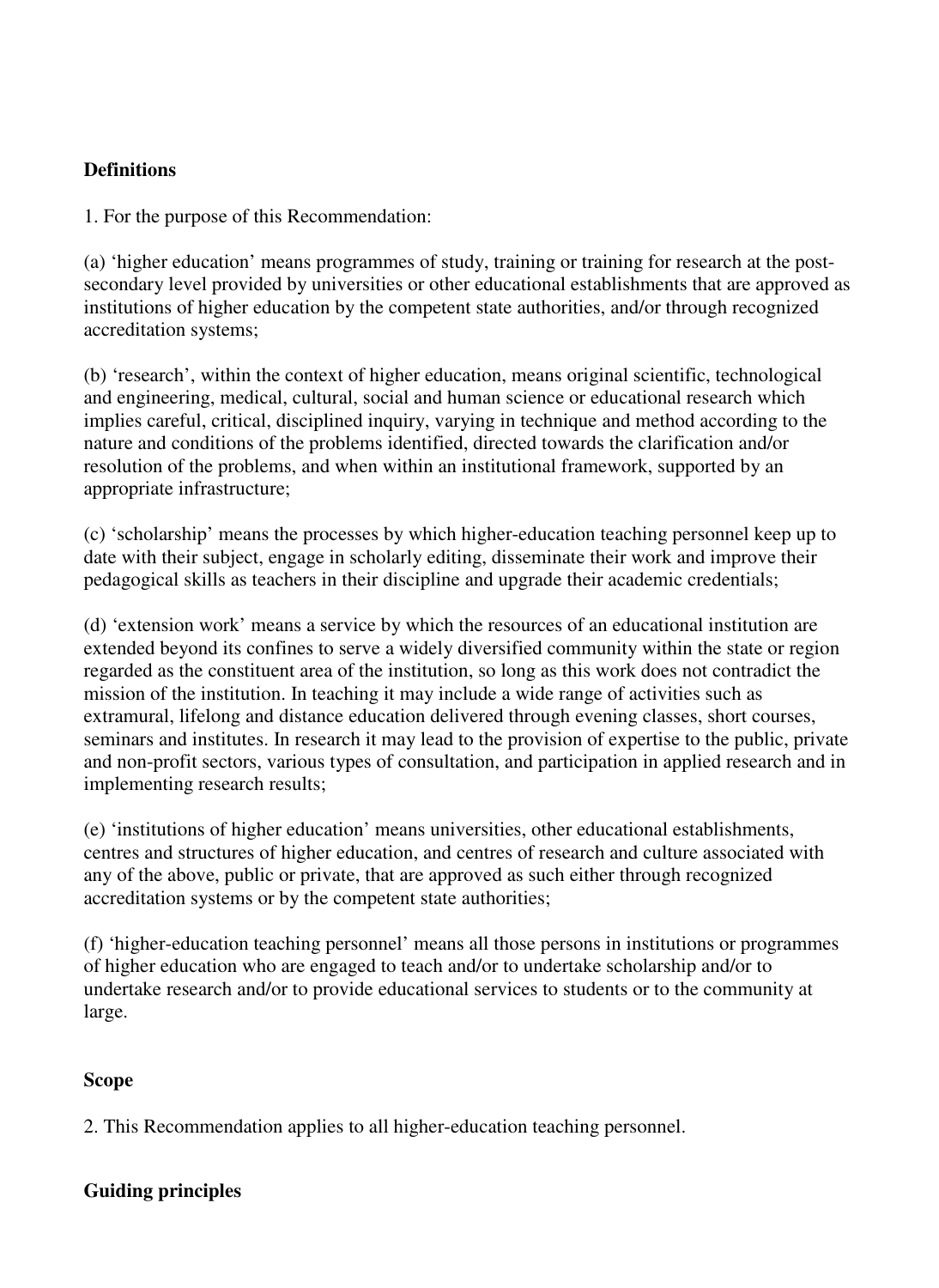3. The global objectives of international peace, understanding, co-operation and sustainable development pursued by each Member State and by the United Nations require, inter alia, education for peace and in the culture of peace, as defined by UNESCO, as well as qualified and cultivated graduates of higher education institutions, capable of serving the community as responsible citizens and under-taking effective scholarship and advanced research and, as a consequence, a corps of talented and highly qualified higher-education teaching personnel.

4. Institutions of higher education, and more particularly universities, are communities of scholars preserving, disseminating and expressing freely their opinions on traditional knowledge and culture, and pursuing new knowledge without constriction by prescribed doctrines. The pursuit of new knowledge and its application lie at the heart of the mandate of such institutions of higher education. In higher education institutions where original research is not required, higher-education teaching personnel should maintain and develop knowledge of their subject through scholarship and improved pedagogical skills.

5. Advances in higher education, scholarship and research depend largely on infrastructure and resources, both human and material, and on the qualifications and expertise of higher-education teaching personnel as well as on their human, pedagogical and technical qualities, underpinned by academic freedom, professional responsibility, collegiality and institutional autonomy.

6. Teaching in higher education is a profession: it is a form of public service that requires of higher education personnel expert knowledge and specialized skills acquired and maintained through rigorous and lifelong study and research; it also calls for a sense of personal and institutional responsibility for the education and welfare of students and of the community at large and for a commitment to high professional standards in scholarship and research.

7. Working conditions for higher-education teaching personnel should be such as will best promote effective teaching, scholarship, research and extension work and enable highereducation teaching personnel to carry out their professional tasks.

8. Organizations which represent higher-education teaching personnel should be considered and recognized as a force which can contribute greatly to educational advancement and which should, therefore, be involved, together with other stakeholders and interested parties, in the determination of higher education policy.

9. Respect should be shown for the diversity of higher education institution systems in each Member State in accordance with its national laws and practices as well as with international standards.

#### **Educational objectives and policies**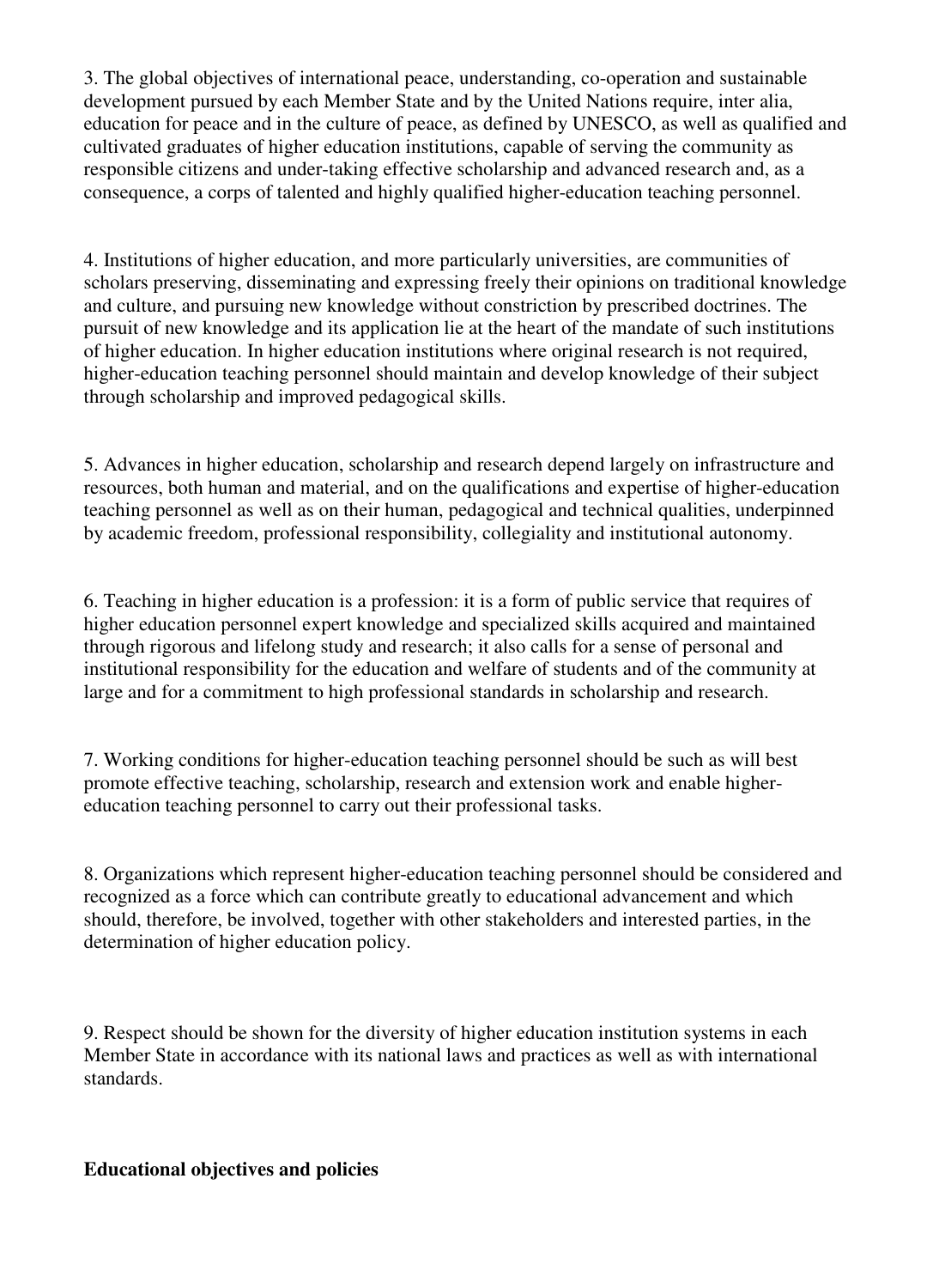10. At all appropriate stages of their national planning in general, and of their planning for higher education in particular, Member States should take all necessary measures to ensure that:

- (a) higher education is directed to human development and to the progress of society: society;
- (b) higher education contributes to the achievement of the goals of lifelong<br>location condition to the development of other forms and levels of educations
- learning and to the development of other forms and levels of education; where public funds are appropriated for higher education institutions, such
- (c) funds are treated as a public investment, subject to effective public accountability; the funding of higher education is treated as a form of public investment the
- (d) returns on which are, for the most part, necessarily long term, subject to government and public priorities;
- (e) the justification for public funding is held constantly before public opinion.

11. Higher-education teaching personnel should have access to libraries which have up-to-date collections reflecting diverse sides of an issue, and whose holdings are not subject to censorship or other forms of intellectual interference. They should also have access, without censorship, to international computer systems, satellite programmes and databases required for their teaching, scholarship or research.

12. The publication and dissemination of the research results obtained by higher-education teaching personnel should be encouraged and facilitated with a view to assisting them to acquire the reputation which they merit, as well as with a view to promoting the advancement of science, technology, education and culture generally. To this end, higher-education teaching personnel should be free to publish the results of research and scholarship in books, journals and databases of their own choice and under their own names, provided they are the authors or co-authors of the above scholarly works. The intellectual property of higher-education teaching personnel should benefit from appropriate legal protection, and in particular the protection afforded by national and international copyright law.

13. The interplay of ideas and information among higher-education teaching personnel throughout the world is vital to the healthy development of higher education and research and should be actively promoted. To this end higher-education teaching personnel should be enabled throughout their careers to participate in international gatherings on higher education or research, to travel abroad without political restrictions and to use the Internet or video-conferencing for these purposes.

14. Programmes providing for the broadest exchange of higher-education teaching personnel between institutions, both nationally and internationally, including the organization of symposia, seminars and collaborative projects, and the exchange of educational and scholarly information should be developed and encouraged. The extension of communications and direct contacts between universities, research institutions and associations as well as among scientists and research workers should be facilitated, as should access by higher-education teaching personnel from other states to open information material in public archives, libraries, research institutes and similar bodies.

15. Member States and higher education institutions should, nevertheless, be conscious of the exodus of higher-education teaching personnel from the developing countries and, in particular, the least developed ones. They should, therefore, encourage aid programmes to the developing countries to help sustain an academic environment which offers satisfactory conditions of work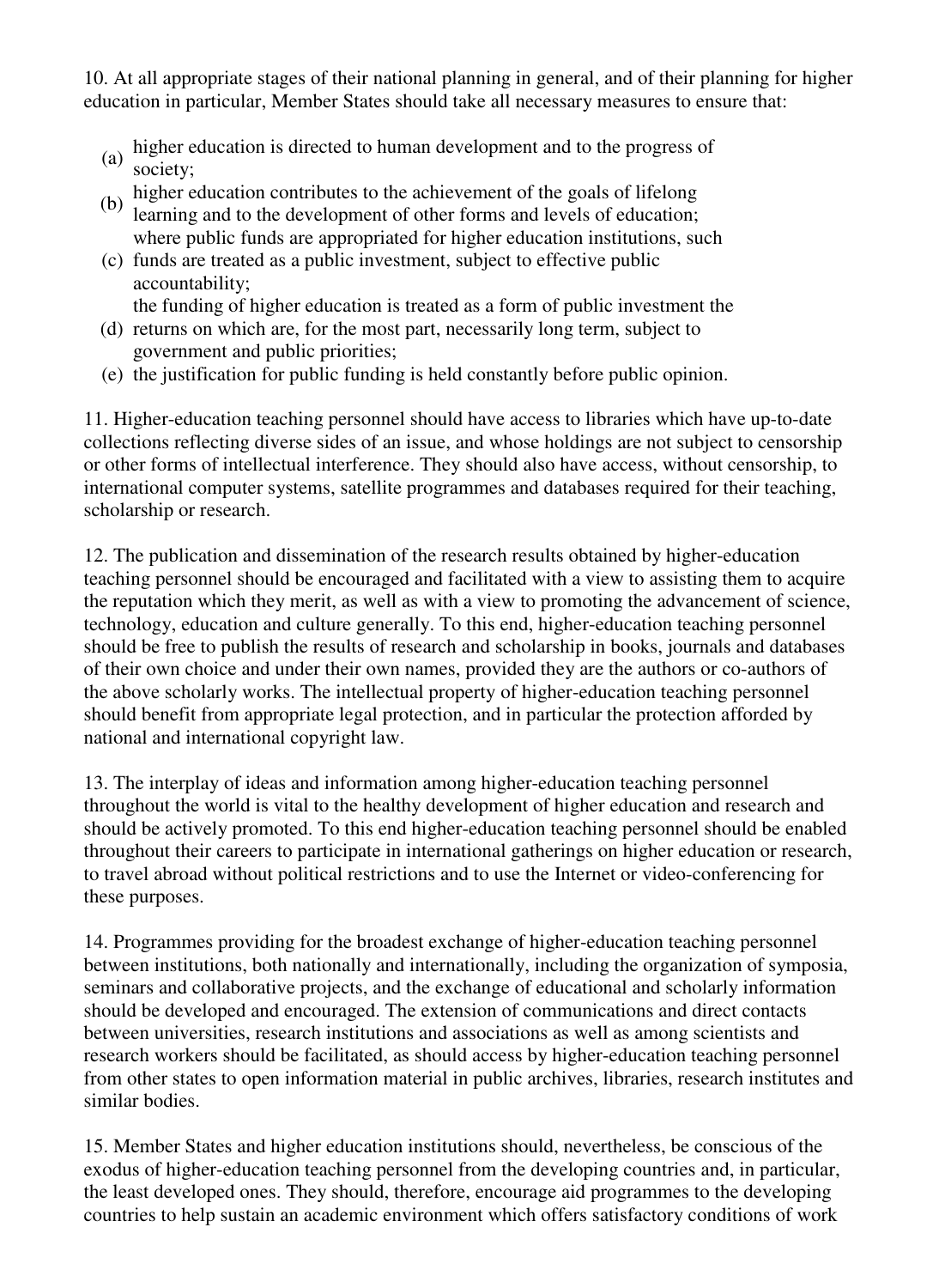for higher-education teaching personnel in those countries, so that this exodus may be contained and ultimately reversed.

16. Fair, just and reasonable national policies and practices for the recognition of degrees and of credentials for the practice of the higher education profession from other states should be established that are consistent with the UNESCO Recommendation on the Recognition of Studies and Qualifications in Higher Education of 1993.

### **Institutional rights, duties and responsibilities**

#### *A. Institutional autonomy*

17. The proper enjoyment of academic freedom and compliance with the duties and responsibilities listed below require the autonomy of institutions of higher education. Autonomy is that degree of self-governance necessary for effective decision-making by institutions of higher education regarding their academic work, standards, management and related activities consistent with systems of public accountability, especially in respect of funding provided by the state, and respect for academic freedom and human rights. However, the nature of institutional autonomy may differ according to the type of establishment involved.

18. Autonomy is the institutional form of academic freedom and a necessary precondition to guarantee the proper fulfilment of the functions entrusted to higher-education teaching personnel and institutions.

19. Member States are under an obligation to protect higher education institutions from threats to their autonomy coming from any source.

20. Autonomy should not be used by higher education institutions as a pretext to limit the rights of higher-education teaching personnel provided for in this Recommendation or in other international standards set out in the appendix.

21. Self-governance, collegiality and appropriate academic leadership are essential components of meaningful autonomy for institutions of higher education.

#### *B. Institutional accountability*

22. In view of the substantial financial investments made, Member States and higher education institutions should ensure a proper balance between the level of autonomy enjoyed by higher education institutions and their systems of accountability. Higher education institutions should endeavour to open their governance in order to be accountable. They should be accountable for: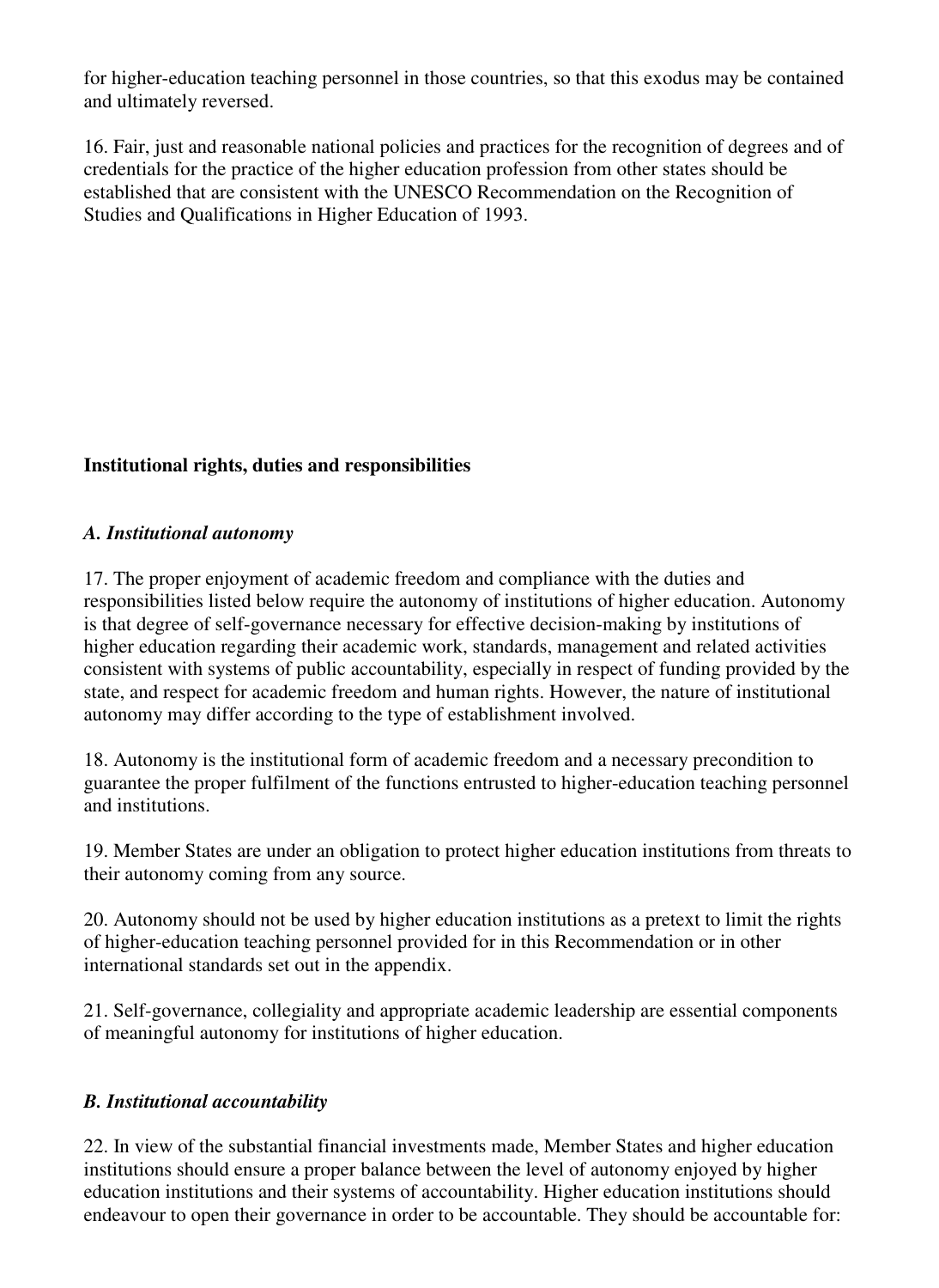- (a) effective communication to the public concerning the nature of their educational mission; a commitment to quality and excellence in their teaching, scholarship and
- (b) research functions, and an obligation to protect and ensure the integrity of their teaching, scholarship and research against intrusions inconsistent with their academic missions;
- (c) effective support of academic freedom and fundamental human rights; ensuring high quality education for as many academically qualified
- (d) individuals as possible subject to the constraints of the resources available to them;
- (e) a commitment to the provision of opportunities for lifelong learning,
- consistent with the mission of the institution and the resources provided;
- (f) ensuring that students are treated fairly and justly, and without discrimination; ensuring that when engaged in classified research it will not contradict the educational mission and objectives of the institutions and will not run
- (g) counter to the general objectives of peace, human rights, sustainable development and environment.

ensuring that higher education personnel are not impeded in their work in

- (h) the classroom or in their research capacity by violence, intimidation or harassment;
- (i) honest and open accounting;
- (j) efficient use of resources; the creation, through the collegial process and/or through negotiation with organizations representing higher-education teaching personnel, consistent
- (k) with the principles of academic freedom and freedom of speech, of statements or codes of ethics to guide higher education personnel in their teaching, scholarship, research and extension work; assistance in the fulfilment of economic, social, cultural and political rights
- (l) while striving to prevent the use of knowledge, science and technology to the detriment of those rights, or for purposes which run counter to generally accepted academic ethics, human rights and peace; ensuring that they address themselves to the contemporary problems facing society; to this end, their curricula, as well as their activities, should
- (m) respond, where appropriate, to the current and future needs of the local community and of society at large, and they should play an important role in enhancing the labour market opportunities of their graduates; encouraging, where possible and appropriate, international academic cooperation which transcends national, regional, political, ethnic and other
- (n) barriers, striving to prevent the scientific and technological exploitation of one state by another, and promoting equal partnership of all the academic communities of the world in the pursuit and use of knowledge and the preservation of cultural heritages; ensuring up-to-date libraries and access, without censorship, to modern

(o) teaching, research and information resources providing information required by higher-education teaching personnel or by students for teaching,

- scholarship or research;
- (p) ensuring the facilities and equipment necessary for the mission of the institution and their proper upkeep;
- (q) ensuring that when engaged in classified research it will not contradict the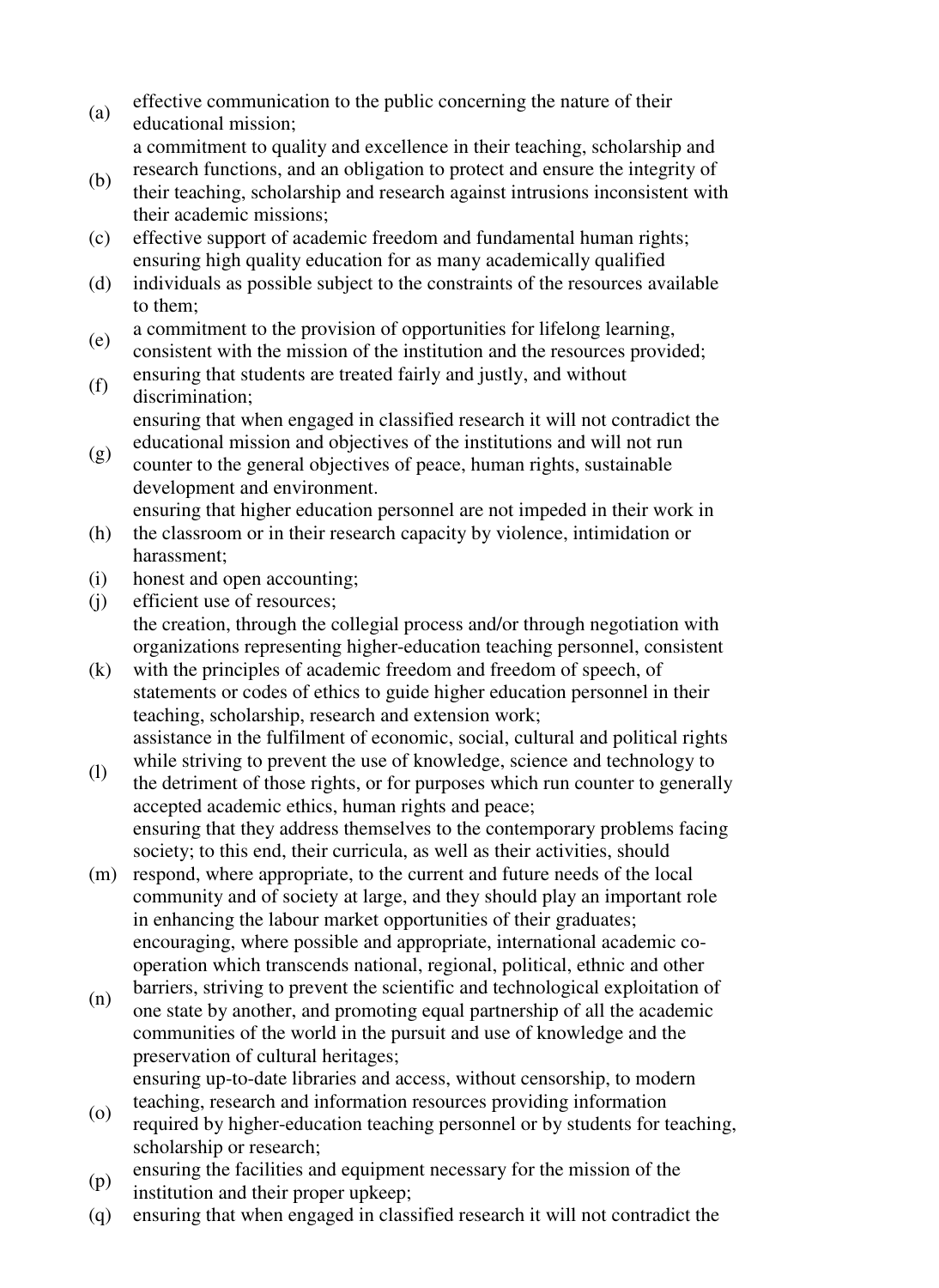educational mission and objectives of the institutions and will not run counter to the general objectives of peace, human rights, sustainable development and environment.

23. Systems of institutional accountability should be based on a scientific methodology and be clear, realistic, cost-effective and simple. In their operation they should be fair, just and equitable. Both the methodology and the results should be open.

24. Higher education institutions, individually or collectively, should design and implement appropriate systems of accountability, including quality assurance mechanisms to achieve the above goals, without harming institutional autonomy or academic freedom. The organ-izations representing higher-education teaching personnel should participate, where possible, in the planning of such systems. Where state-mandated structures of accountability are established, their procedures should be negotiated, where applicable, with the institutions of higher education concerned and with the organizations representing higher-education teaching personnel.

### **Rights and freedoms of higher-education teaching personnel**

### *A. Individual rights and freedoms: civil rights, academic freedom, publication rights, and the international exchange of information*

25. Access to the higher education academic profession should be based solely on appropriate academic qualifications, competence and experience and be equal for all members of society without any discrimination.

26. Higher-education teaching personnel, like all other groups and individuals, should enjoy those internationally recognized civil, political, social and cultural rights applicable to all citizens. Therefore, all higher-education teaching personnel should enjoy freedom of thought, conscience, religion, expression, assembly and association as well as the right to liberty and security of the person and liberty of movement. They should not be hindered or impeded in exercising their civil rights as citizens, including the right to contribute to social change through freely expressing their opinion of state policies and of policies affecting higher education. They should not suffer any penalties simply because of the exercise of such rights. Higher-education teaching personnel should not be subject to arbitrary arrest or detention, nor to torture, nor to cruel, inhuman or degrading treatment. In cases of gross violation of their rights, highereducation teaching personnel should have the right to appeal to the relevant national, regional or international bodies such as the agencies of the United Nations, and organizations representing higher-education teaching personnel should extend full support in such cases.

27. The maintaining of the above international standards should be upheld in the interest of higher education internationally and within the country. To do so, the principle of academic freedom should be scrupulously observed. Higher-education teaching personnel are entitled to the maintaining of academic freedom, that is to say, the right, without constriction by prescribed doctrine, to freedom of teaching and discussion, freedom in carrying out research and disseminating and publishing the results thereof, freedom to express freely their opinion about the institution or system in which they work, freedom from institutional censorship and freedom to participate in professional or representative academic bodies. All higher-education teaching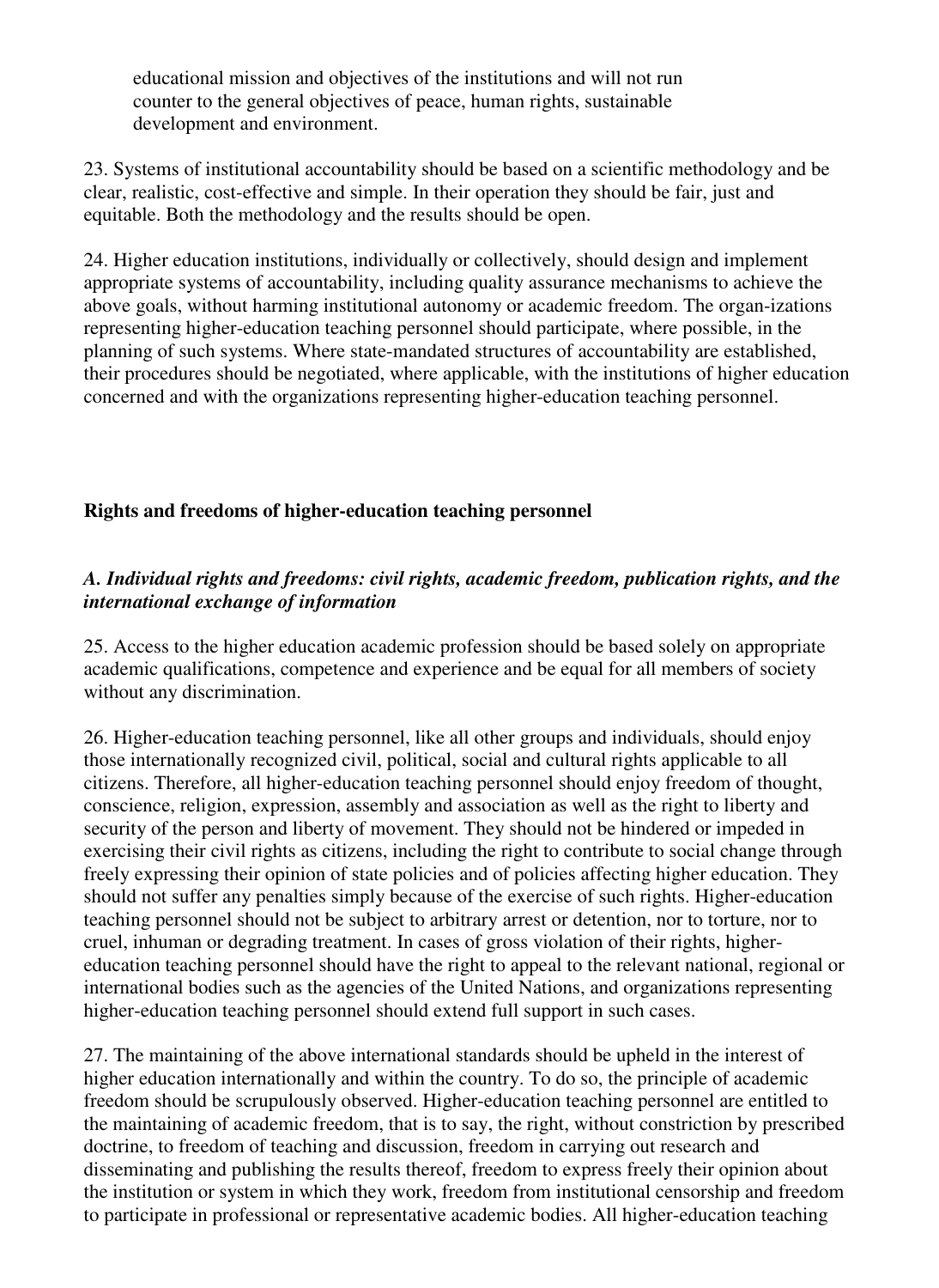personnel should have the right to fulfil their functions without discrimination of any kind and without fear of repression by the state or any other source. Higher-education teaching personnel can effectively do justice to this principle if the environment in which they operate is conducive, which requires a democratic atmosphere; hence the challenge for all of developing a democratic society.

28. Higher-education teaching personnel have the right to teach without any interference, subject to accepted professional principles including professional responsibility and intellectual rigour with regard to standards and methods of teaching. Higher-education teaching personnel should not be forced to instruct against their own best knowledge and conscience or be forced to use curricula and methods contrary to national and international human rights standards. Highereducation teaching personnel should play a significant role in determining the curriculum.

29. Higher-education teaching personnel have a right to carry out research work without any interference, or any suppression, in accordance with their professional responsibility and subject to nationally and internationally recognized professional principles of intellectual rigour, scientific inquiry and research ethics. They should also have the right to publish and communicate the conclusions of the research of which they are authors or co-authors, as stated in paragraph 12 of this Recommendation.

30. Higher-education teaching personnel have a right to undertake professional activities outside of their employment, particularly those that enhance their professional skills or allow for the application of knowledge to the problems of the community, provided such activities do not interfere with their primary commitments to their home institutions in accordance with institutional policies and regulations or national laws and practice where they exist.

### *B. Self-governance and collegiality*

31. Higher-education teaching personnel should have the right and opportunity, without discrimination of any kind, according to their abilities, to take part in the governing bodies and to criticize the functioning of higher education institutions, including their own, while respecting the right of other sections of the academic community to participate, and they should also have the right to elect a majority of representatives to academic bodies within the higher education institution.

32. The principles of collegiality include academic freedom, shared responsibility, the policy of participation of all concerned in internal decision-making structures and practices, and the development of consultative mechanisms. Collegial decision-making should encompass decisions regarding the administration and determination of policies of higher education, curricula, research, extension work, the allocation of resources and other related activities, in order to improve academic excellence and quality for the benefit of society at large.

### **Duties and responsibilities of higher-education teaching personnel**

33. Higher-education teaching personnel should recognize that the exercise of rights carries with it special duties and responsibilities, including the obligation to respect the academic freedom of other members of the academic community and to ensure the fair discussion of contrary views.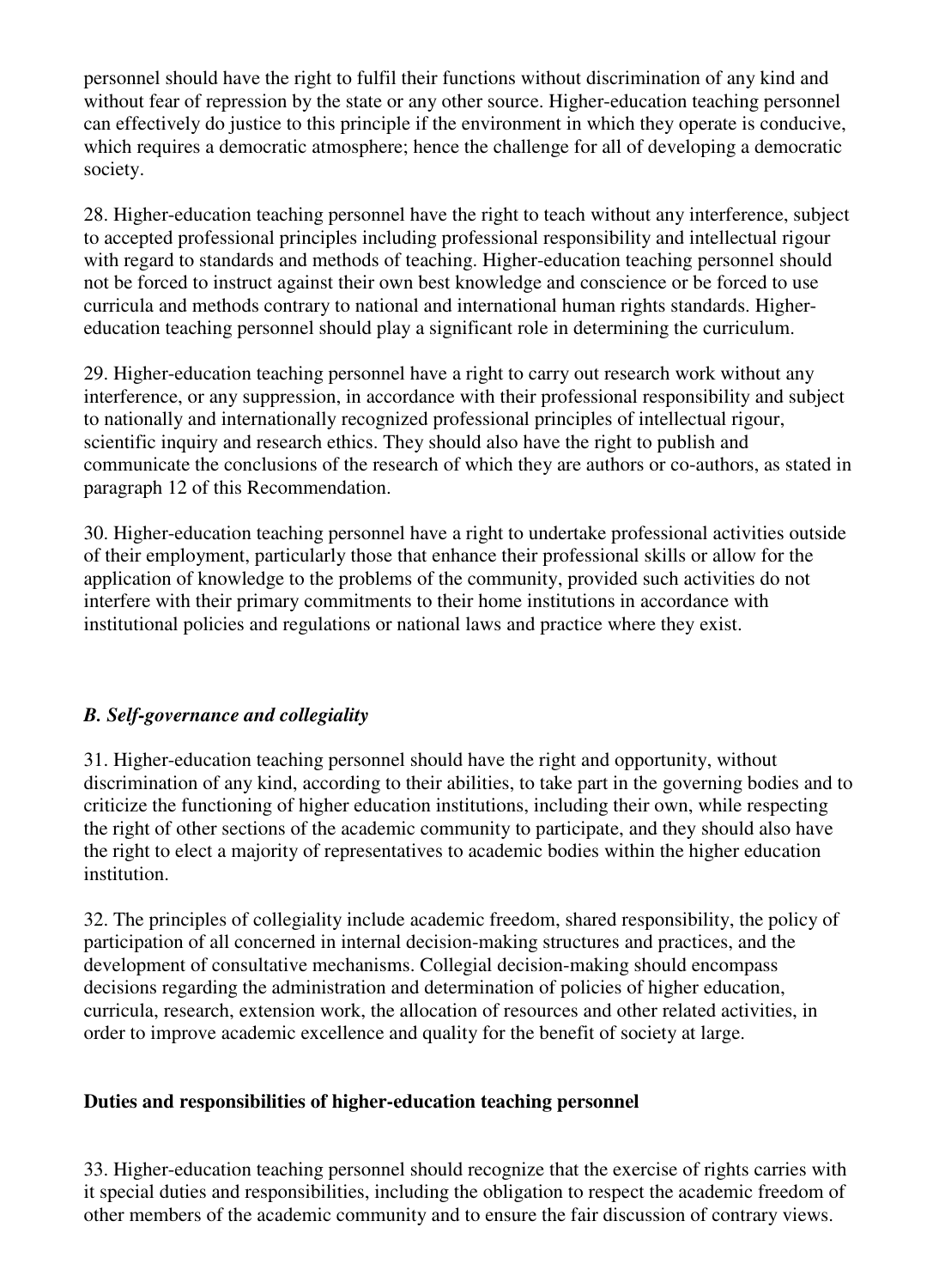Academic freedom carries with it the duty to use that freedom in a manner consistent with the scholarly obligation to base research on an honest search for truth. Teaching, research and scholarship should be conducted in full accordance with ethical and professional standards and should, where appropriate, respond to contemporary problems facing society as well as preserve the historical and cultural heritage of the world.

34. In particular, the individual duties of higher-education teaching personnel inherent in their academic freedom are:

to teach students effectively within the means provided by the institution and the state, to be fair and equitable to male and female students and treat those of all races and religions, as well as those with disabilities, equally, to

- (a) encourage the free exchange of ideas between themselves and their students, and to be available to them for guidance in their studies. Highereducation teaching personnel should ensure, where necessary, that the minimum content defined in the syllabus for each subject is covered; to conduct scholarly research and to disseminate the results of such research
- (b) or, where original research is not required, to maintain and develop their knowledge of their subject through study and research, and through the development of teaching methodology to improve their pedagogical skills;
- (c) to base their research and scholarship on an honest search for knowledge with due respect for evidence, impartial reasoning and honesty in reporting;
- (d) to observe the ethics of research involving humans, animals, the heritage or the environment; to respect and to acknowledge the scholarly work of academic colleagues
- (e) and students and, in particular, to ensure that authorship of published works includes all who have materially contributed to, and share responsibility for, the contents of a publication;

to refrain from using new information, concepts or data that were originally obtained as a result of access to confidential manuscripts or applications for

- (f) funds for research or training that may have been seen as the result of processes such as peer review, unless the author has given permission; to ensure that research is conducted according to the laws and regulations of the state in which the research is carried out, that it does not violate
- (g) international codes of human rights, and that the results of the research and the data on which it is based are effectively made available to scholars and researchers in the host institution, except where this might place respondents in peril or where anonymity has been guaranteed; to avoid conflicts of interest and to resolve them through appropriate
- (h) disclosure and full consultation with the higher education institution employing them, so that they have the approval of the aforesaid institution;
- (i) to handle honestly all funds entrusted to their care for higher education institutions for research or for other professional or scientific bodies;
- (j) to be fair and impartial when presenting a professional appraisal of academic colleagues and students; to be conscious of a responsibility, when speaking or writing outside
- (k) scholarly channels on matters which are not related to their professional expertise, to avoid misleading the public on the nature of their professional expertise;
- (l) to undertake such appropriate duties as are required for the collegial
- governance of institutions of higher education and of professional bodies.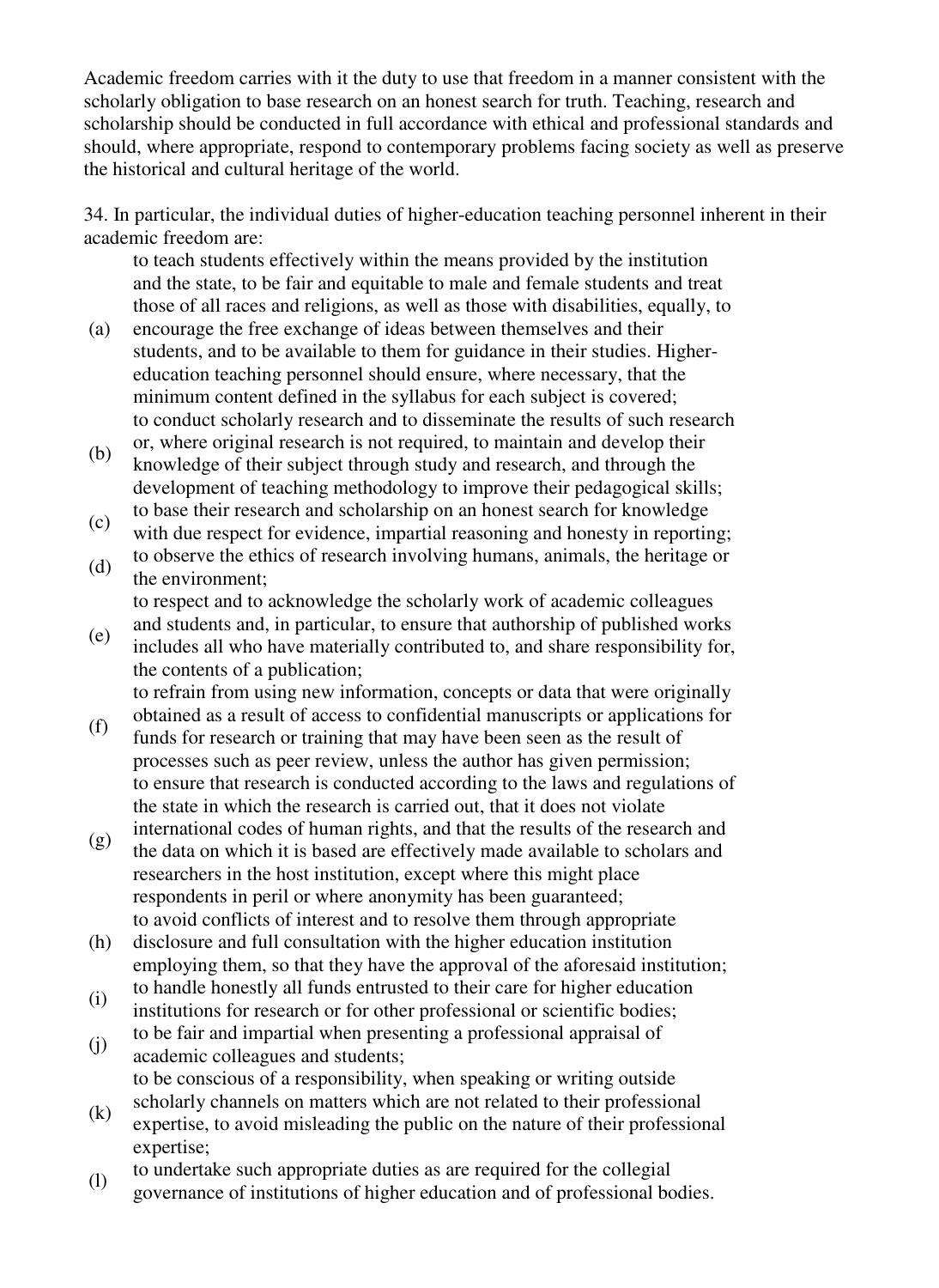35. Higher-education teaching personnel should seek to achieve the highest possible standards in their professional work, since their status largely depends on themselves and the quality of their achievements.

36. Higher-education teaching personnel should con-tribute to the public accountability of higher education institutions without, however, forfeiting the degree of institutional autonomy necessary for their work, for their professional freedom and for the advancement of knowledge.

### **Preparation for the profession**

37. Policies governing access to preparation for a career in higher education rest on the need to provide society with an adequate supply of higher-education teaching personnel who possess the necessary ethical, intellectual and teaching qualities and who have the required professional knowledge and skills.

38. All aspects of the preparation of higher-education teaching personnel should be free from any form of discrimination.

39. Amongst candidates seeking to prepare for a career in higher education, women and members of minorities with equal academic qualifications and experience should be given equal opportunities and treatment.

### **Terms and conditions of employment**

#### *A. Entry into the academic profession*

40. The employers of higher-education teaching personnel should establish such terms and conditions of employment as will be most conducive for effective teaching and/or research and/or scholarship and/or extension work and will be fair and free from discrimination of any kind.

41. Temporary measures aimed at accelerating de facto equality for disadvantaged members of the academic community should not be considered discriminatory, provided that these measures are discontinued when the objectives of equality of opportunity and treatment have been achieved and systems are in place to ensure the continuance of equality of opportunity and treatment.

42. A probationary period on initial entry to teaching and research in higher education is recognized as the opportunity for the encouragement and helpful initiation of the entrant and for the establishment and maintenance of proper professional standards, as well as for the individual's own development of his/her teaching and research proficiency. The normal duration of probation should be known in advance and the conditions for its satisfactory completion should be strictly related to professional competence. If such candidates fail to complete their probation satisfactorily, they should have the right to know the reasons and to receive this information sufficiently in advance of the end of the probationary period to give them a reasonable opportunity to improve their performance. They should also have the right to appeal.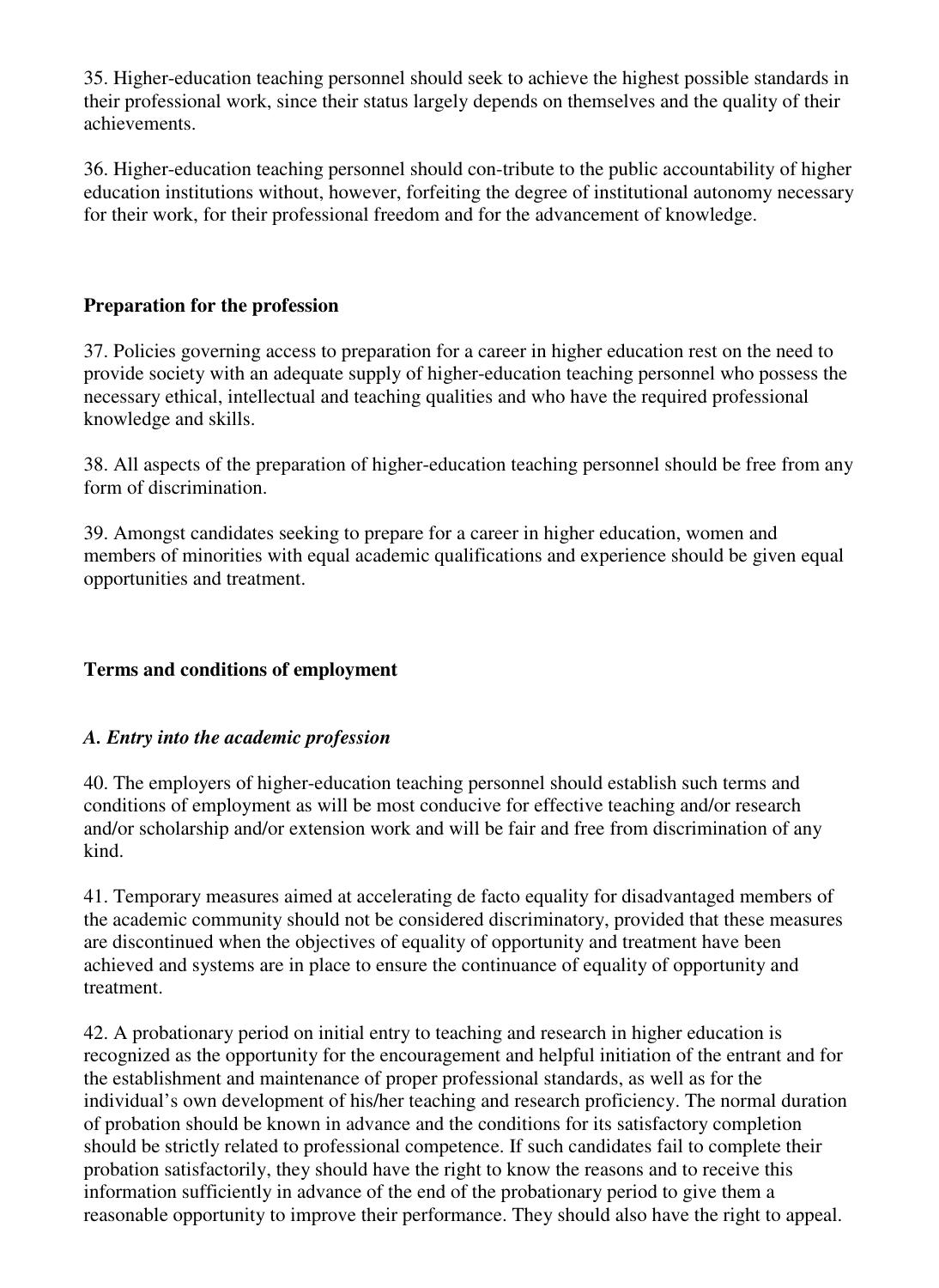43. Higher-education teaching personnel should enjoy:

a just and open system of career development including fair procedures for

- (a) appointment, tenure where applicable, promotion, dismissal, and other related matters;
- (b) an effective, fair and just system of labour relations within the institution,
- consistent with the international standards set out in the appendix.

44. There should be provisions to allow for solidarity with other institutions of higher education and with their higher-education teaching personnel when they are subject to persecution. Such solidarity may be material as well as moral and should, where possible, include refuge and employment or education for victims of persecution.

#### *B. Security of employment*

45. Tenure or its functional equivalent, where applicable, constitutes one of the major procedural safeguards of academic freedom and against arbitrary decisions. It also encourages individual responsibility and the retention of talented higher-education teaching personnel.

46. Security of employment in the profession, including tenure or its functional equivalent, where applicable, should be safeguarded as it is essential to the interests of higher education as well as those of higher-education teaching personnel. It ensures that higher-education teaching personnel who secure continuing employment following rigorous evaluation can only be dismissed on professional grounds and in accordance with due process. They may also be released for bona fide financial reasons, provided that all the financial accounts are open to public inspection, that the institution has taken all reasonable alternative steps to prevent termination of employment, and that there are legal safeguards against bias in any termination of employment procedure. Tenure or its functional equivalent, where applicable, should be safeguarded as far as possible even when changes in the organization of or within a higher education institution or system are made, and should be granted, after a reasonable period of probation, to those who meet stated objective criteria in teaching, and/or scholarship, and/or research to the satisfaction of an academic body, and/or extension work to the satisfaction of the institution of higher education.

### *C. Appraisal*

47. Higher education institutions should ensure that:

evaluation and assessment of the work of higher-education teaching personnel are an integral part of the teaching, learning and research process,

- (a) and that their major function is the development of individuals in accordance with their interests and capacities; evaluation is based only on academic criteria of competence in research,
- (b) teaching and other academic or professional duties as interpreted by academic peers;

evaluation procedures take due account of the difficulty inherent in

 $(c)$ measuring personal capacity, which seldom manifests itself in a constant and unfluctuating manner;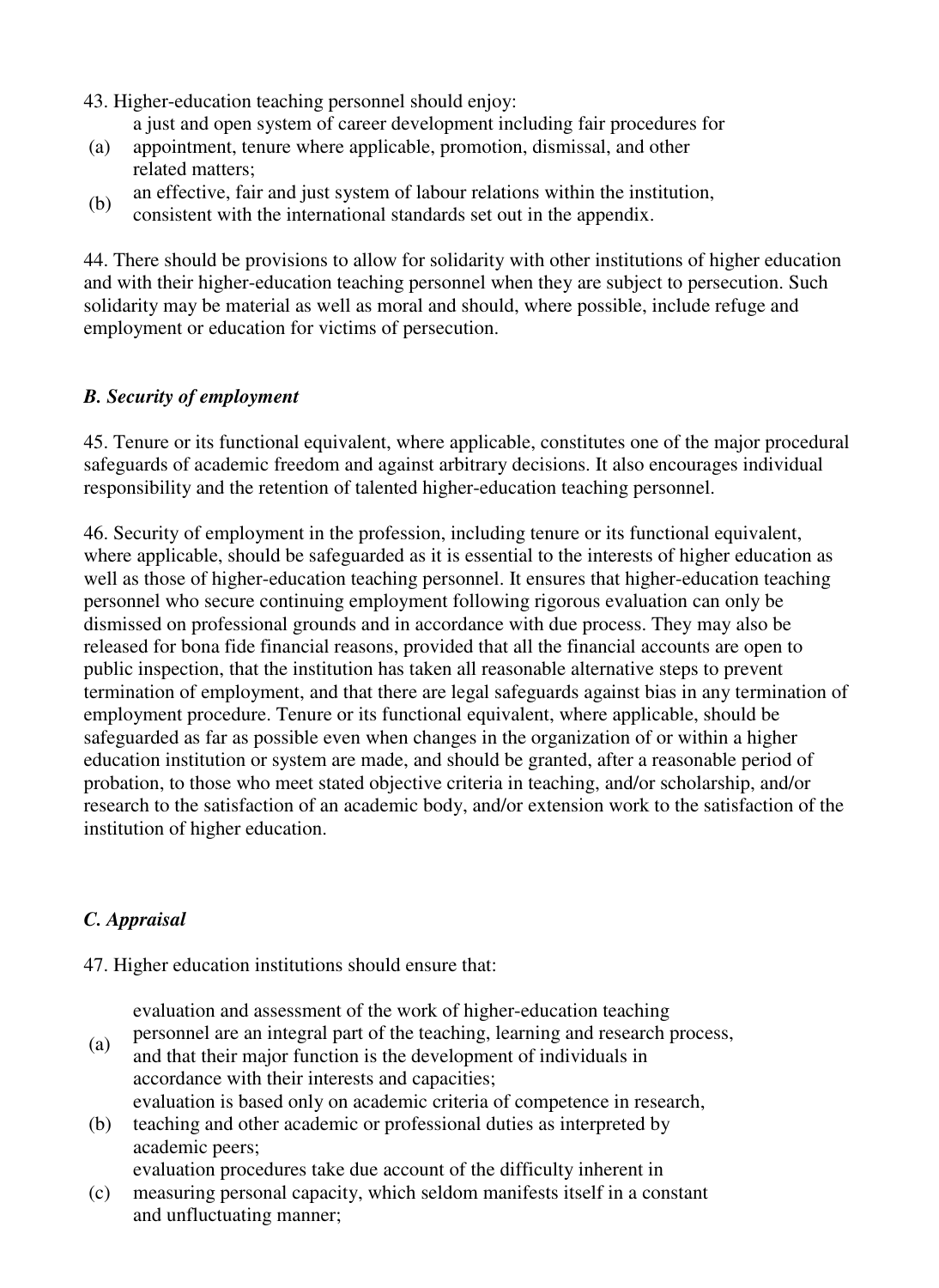where evaluation involves any kind of direct assessment of the work of

- (d) higher-education teaching personnel, by students and/or fellow colleagues and/or administrators, such assessment is objective and the criteria and the results are made known to the individual(s) concerned; the results of appraisal of higher-education teaching personnel are also
- (e) taken into account when establishing the staffing of the institution and considering the renewal of employment;
- (f) higher-education teaching personnel have the right to appeal to an impartial body against assessments which they deem to be unjustified.

#### *D. Discipline and dismissal*

48. No member of the academic community should be subject to discipline, including dismissal, except for just and sufficient cause demonstrable before an independent third-party hearing of peers, and/or before an impartial body such as arbitrators or the courts.

49. All members of higher-education teaching personnel should enjoy equitable safeguards at each stage of any disciplinary procedure, including dismissal, in accordance with the international standards set out in the appendix.

50. Dismissal as a disciplinary measure should only be for just and sufficient cause related to professional conduct, for example: persistent neglect of duties, gross incompetence, fabrication or falsification of research results, serious financial irregularities, sexual or other misconduct with students, colleagues, or other members of the academic community or serious threats thereof, or corruption of the educational process such as by falsifying grades, diplomas or degrees in return for money, sexual or other favours or by demanding sexual, financial or other material favours from subordinate employees or colleagues in return for continuing employment.

51. Individuals should have the right to appeal against the decision to dismiss them before independent, external bodies such as arbitrators or the courts, with final and binding powers.

#### *E. Negotiation of terms and conditions of employment*

52. Higher-education teaching personnel should enjoy the right to freedom of association, and this right should be effectively promoted. Collective bargaining or an equivalent procedure should be promoted in accordance with the standards of the International Labour Organization (ILO) set out in the appendix.

53. Salaries, working conditions and all matters related to the terms and conditions of employment of higher-education teaching personnel should be determined through a voluntary process of negotiation between organizations representing higher-education teaching personnel and the employers of higher-education teaching personnel, except where other equivalent procedures are provided that are consistent with international standards.

54. Appropriate machinery, consistent with national laws and international standards, should be established by statute or by agreement whereby the right of higher-education teaching personnel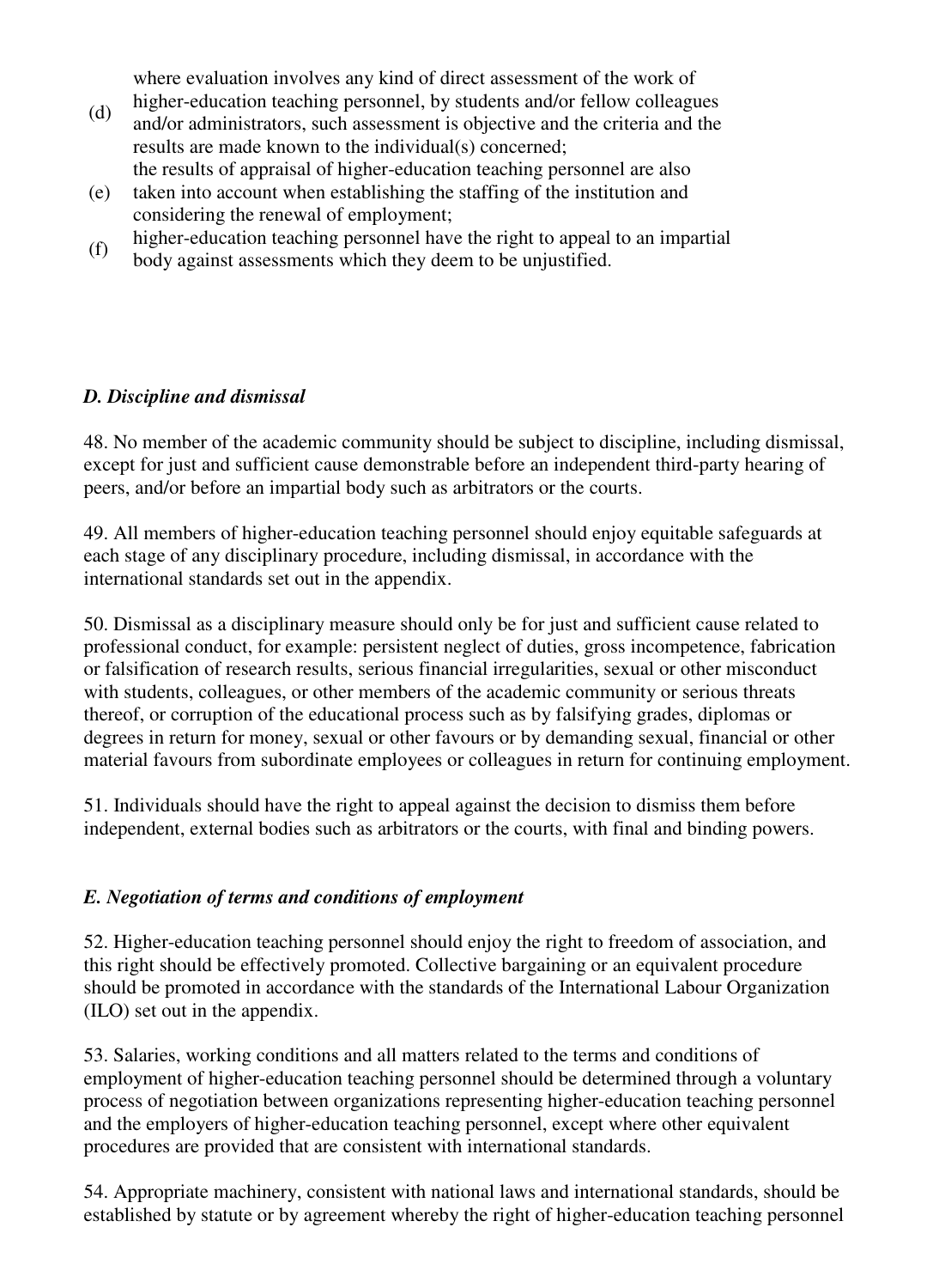to negotiate through their organizations with their employers, whether public or private, is assured. Such legal and statutory rights should be enforceable through an impartial process without undue delay.

55. If the process established for these purposes is exhausted or if there is a breakdown in negotiations between the parties, organizations of higher-education teaching personnel should have the right to take such other steps as are normally open to other organizations in the defence of their legitimate interests.

56. Higher-education teaching personnel should have access to a fair grievance and arbitration procedure, or the equivalent, for the settlement of disputes with their employers arising out of terms and conditions of employment.

### *F. Salaries, workload, social security benefits, health and safety*

57. All financially feasible measures should be taken to provide higher-education teaching personnel with remuneration such that they can devote themselves satisfactorily to their duties and allocate the necessary amount of time for the continuing training and periodic renewal of knowledge and skills that are essential at this level of teaching.

58. The salaries of higher-education teaching personnel should:

reflect the importance to society of higher education and hence the

- importance of higher-education teaching personnel as well as the different
- (a) responsibilities which fall to them from the time of their entry into the profession;
- (b) be at least comparable to salaries paid in other occupations requiring similar or equivalent qualifications;

provide higher-education teaching personnel with the means to ensure a reasonable standard of living for themselves and their families, as well as to

- (c) invest in further education or in the pursuit of cultural or scientific activities, thus enhancing their professional qualifications;
- (d) take account of the fact that certain posts require higher qualifications and
- experience and carry greater responsibilities;
- (e) be paid regularly and on time; be reviewed periodically to take into account such factors as a rise in the
- (f) cost of living, increased productivity leading to higher standards of living, or a general upward movement in wage or salary levels.

59. Salary differentials should be based on objective criteria.

60. Higher-education teaching personnel should be paid on the basis of salary scales established in agreement with organizations representing higher-education teaching personnel, except where other equivalent procedures consistent with international standards are provided. During a probationary period or if employed on a temporary basis qualified higher-education teaching personnel should not be paid on a lower scale than that laid down for established highereducation teaching personnel at the same level.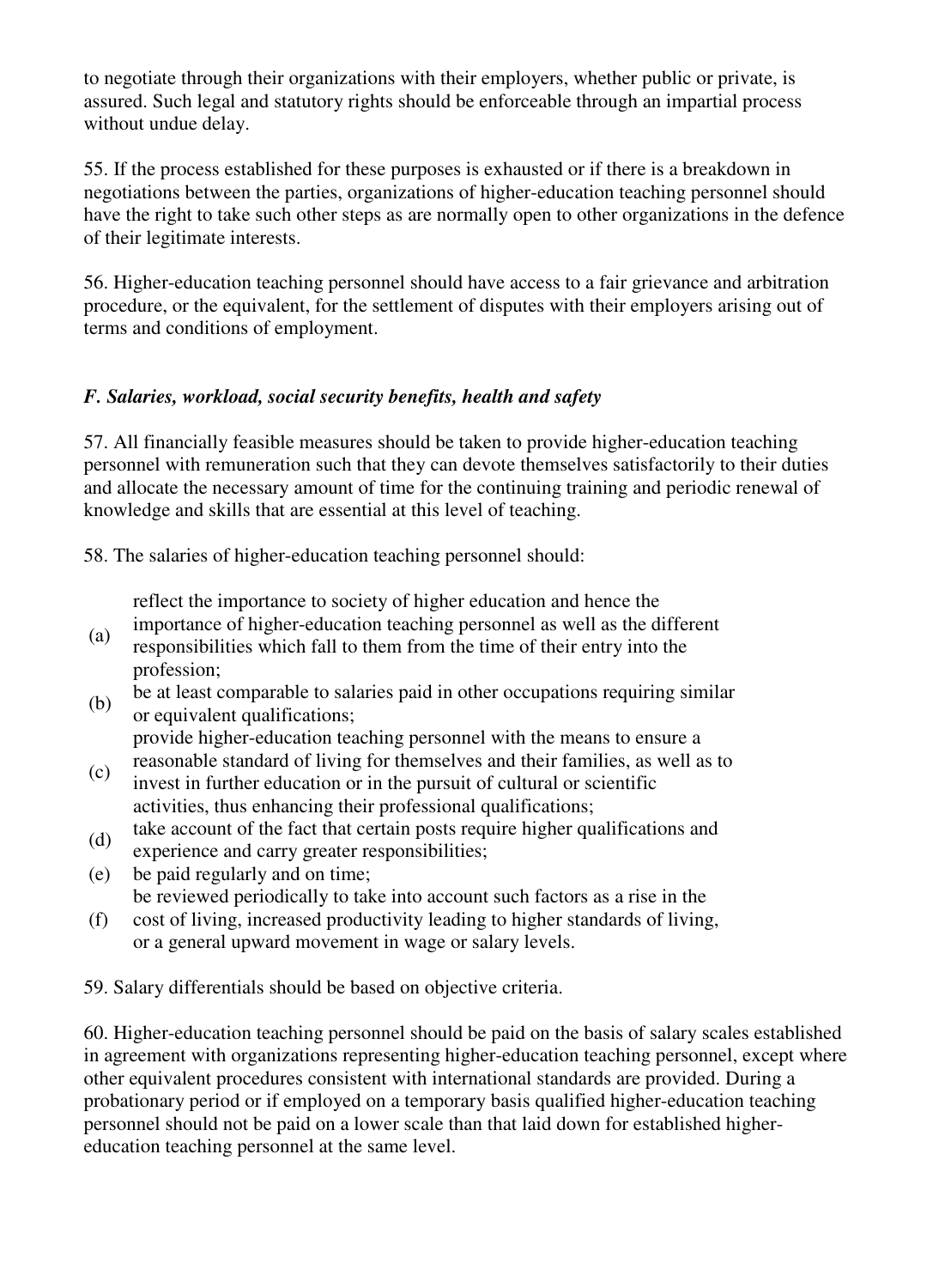61. A fair and impartial merit-rating system could be a means of enhancing quality assurance and quality control. Where introduced and applied for purposes of salary determination it should involve prior consultation with organizations representing higher-education teaching personnel.

62. The workload of higher-education teaching personnel should be fair and equitable, should permit such personnel to carry out effectively their duties and responsibilities to their students as well as their obligations in regard to scholarship, research and/or academic adminis-tration, should provide due consideration in terms of salary for those who are required to teach beyond their regular workload, and should be negotiated with the organizations representing highereducation teaching personnel, except where other equivalent procedures consistent with international standards are provided.

63. Higher-education teaching personnel should be provided with a work environment that does not have a negative impact on or affect their health and safety and they should be protected by social security measures, including those concerning sickness and disability and pension entitlements, and measures for the protection of health and safety in respect of all contingencies included in the conventions and recommendations of ILO. The standards should be at least as favourable as those set out in the relevant conventions and recommendations of ILO. Social security benefits for higher-education teaching personnel should be granted as a matter of right.

64. The pension rights earned by higher-education teaching personnel should be transferable nationally and internationally, subject to national, bilateral and multilateral taxation laws and agreements, should the individual transfer to employment with another institution of higher education. Organizations representing higher-education teaching personnel should have the right to choose representatives to take part in the governance and administration of pension plans designed for higher-education teaching personnel where applicable, particularly those which are private and contributory.

### *G. Study and research leave and annual holidays*

65. Higher-education teaching personnel should be granted study and research leave, such as sabbatical leave, on full or partial pay, where applicable, at regular intervals.

66. The period of study or research leave should be counted as service for seniority and pension purposes, subject to the provisions of the pension plan.

67. Higher-education teaching personnel should be granted occasional leave with full or partial pay to enable them to participate in professional activities.

68. Leave granted to higher-education teaching personnel within the framework of bilateral and multilateral cultural and scientific exchanges or technical assistance programmes abroad should be considered as service, and their seniority and eligibility for promotion and pension rights in their home institutions should be safeguarded. In addition, special arrangements should be made to cover their extra expenses.

69. Higher-education teaching personnel should enjoy the right to adequate annual vacation with full pay.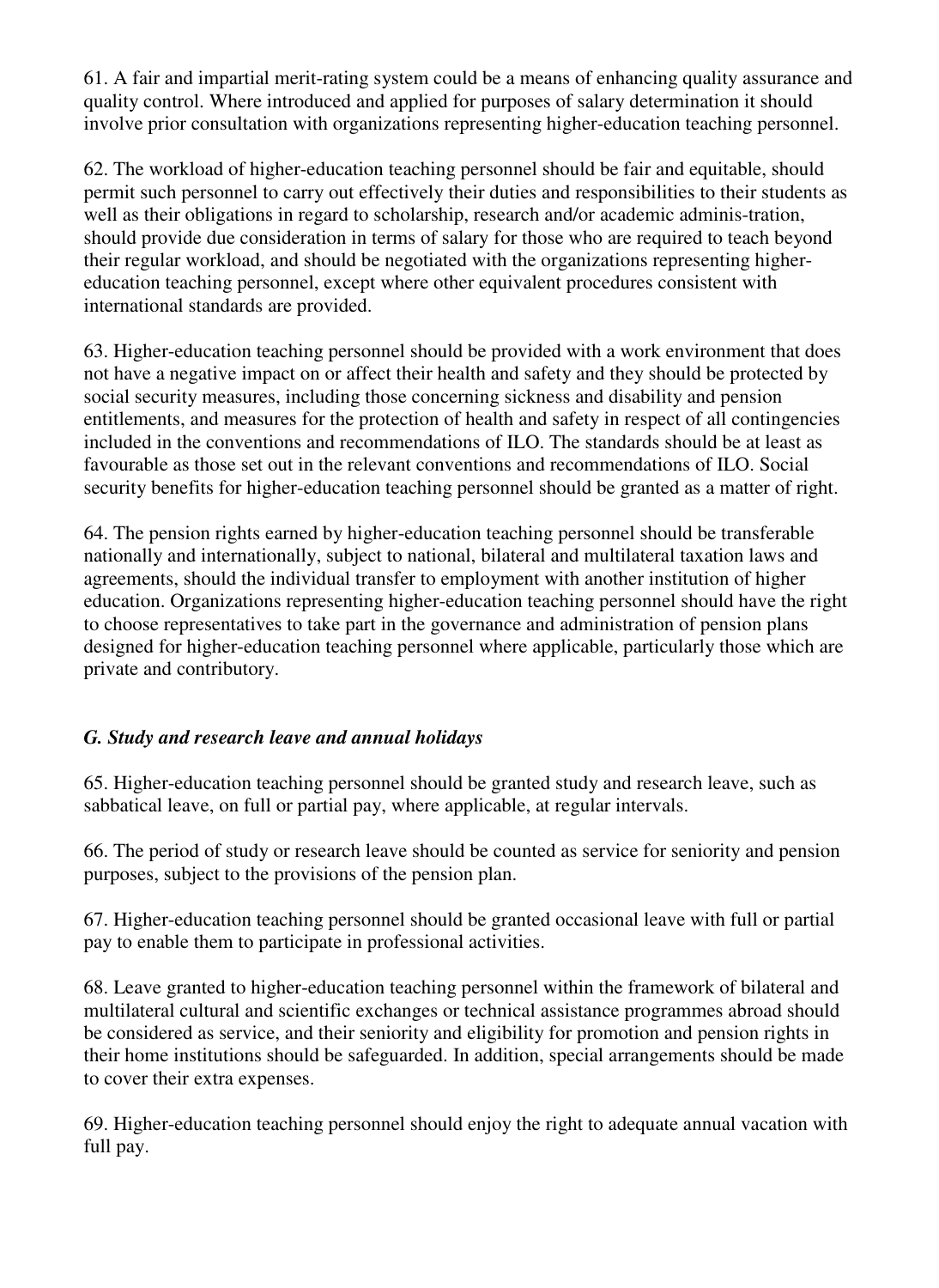#### *H. Terms and conditions of employment of women higher-education teaching personnel*

70. All necessary measures should be taken to promote equality of opportunity and treatment of women higher-education teaching personnel in order to ensure, on the basis of equality between men and women, the rights recognized by the international standards set out in the appendix.

### *I. Terms and conditions of employment of disabled higher-education teaching personnel*

71. All necessary measures should be taken to ensure that the standards set with regard to the conditions of work of higher-education teaching personnel who are disabled are, as a minimum, consistent with the relevant provisions of the international standards set out in the appendix.

### *J. Terms and conditions of employment of part-time higher-education teaching personnel*

72. The value of the service provided by qualified part-time higher-education teaching personnel should be recognized. Higher-education teaching personnel employed regularly on a part-time basis should:

receive proportionately the same remuneration as higher-education teaching

(a) personnel employed on a full-time basis and enjoy equivalent basic conditions of employment; benefit from conditions equivalent to those of higher-education teaching

- (b) personnel em-ployed on a full-time basis as regards holidays with pay, sick leave and maternity leave; the relevant pecuniary entitlements should be determined in proportion to hours of work or earnings;
- (c) be entitled to adequate and appropriate social security protection, including, where appli-cable, coverage under employers' pension schemes.

#### **Utilization and implementation**

73. Member States and higher education institutions should take all feasible steps to extend and complement their own action in respect of the status of higher-education teaching personnel by encouraging co-operation with and among all national and international governmental and nongovernmental organizations whose activities fall within the scope and objectives of this Recommendation.

74. Member States and higher education institutions should take all feasible steps to apply the provisions spelled out above to give effect, within their respective territories, to the principles set forth in this Recommendation.

75. The Director-General will prepare a comprehensive report on the world situation with regard to academic freedom and to respect for the human rights of higher-education teaching personnel on the basis of the information supplied by Member States and of any other information supported by reliable evidence which he/she may have gathered by such methods as he/she may deem appropriate.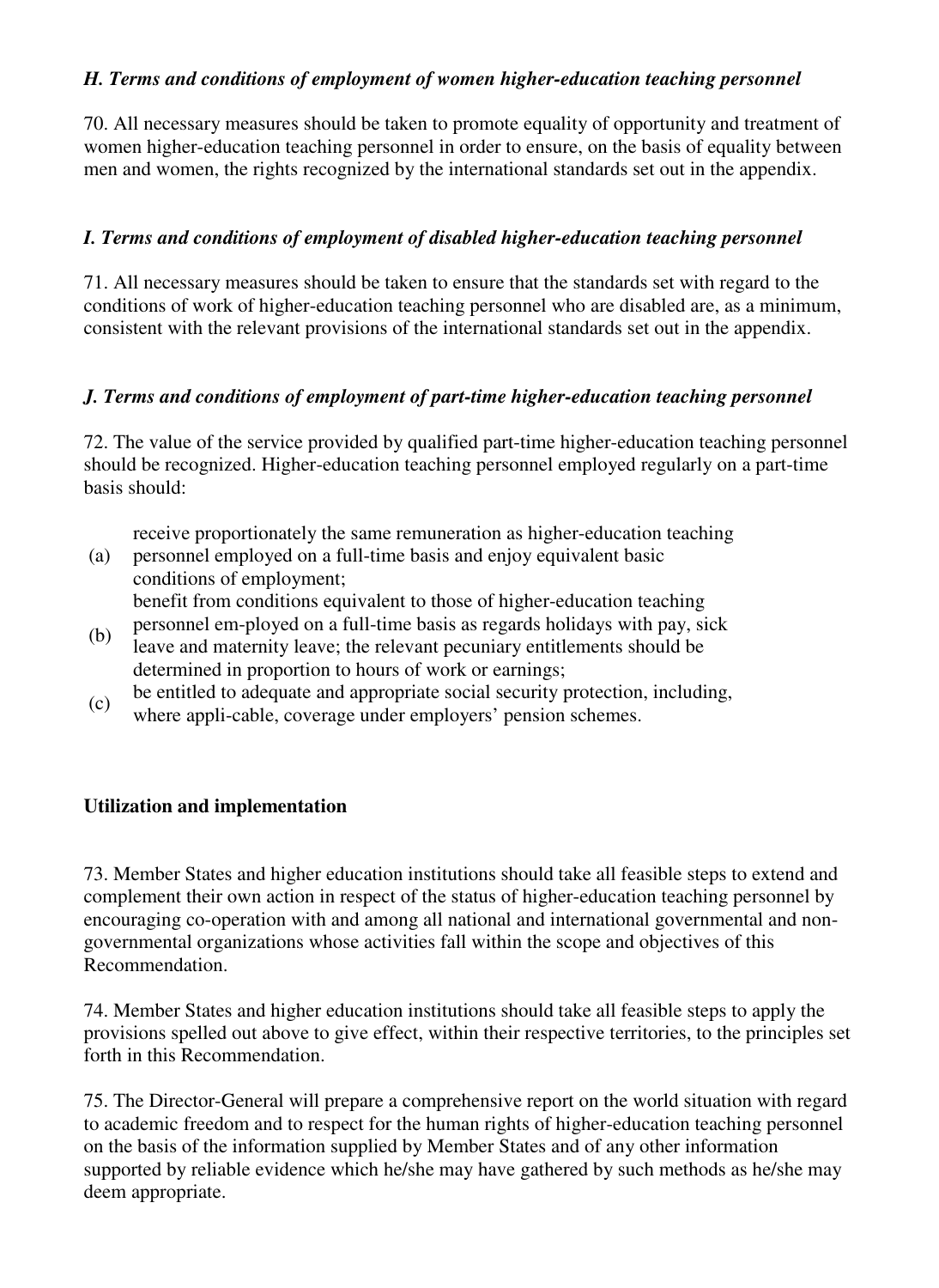76. In the case of a higher education institution in the territory of a state not under the direct or indirect authority of that state but under separate and independent authorities, the relevant authorities should transmit the text of this Recommendation to institutions, so that such institutions can put its provisions into practice.

### **Final provision**

77. Where higher-education teaching personnel enjoy a status which is, in certain respects, more favourable than that provided for in this Recommendation, the terms of this Recommendation should not be invoked to diminish the status already recognized.

# **Appendix**

### **United Nations**

- Universal Declaration of Human Rights, 1948;
- Declaration concerning the Promotion among Youth of the Ideals of Peace, Mutual Respect and Understanding between Peoples, 1965;
- International Convention on the Elimination of All Forms of Racial Discrimination, 1965;
- International Covenant on Economic, Social and Cultural Rights, 1966;
- International Covenant on Civil and Political Rights and Protocol thereto, 1966;
- Declaration on the Protection of All Persons from Being Subject to Torture and Other Cruel and Inhuman or Degrading Treatment or Punishment, 1975;
- Declaration on the Rights of Disabled Persons, 1975;
- Convention on the Elimination of All Forms of Discrimination against Women, 1979;
- Declaration on the Elimination of All Forms of Intolerance and of Discrimination Based on Religion or Belief, 1981;
- Convention against Torture and Other Cruel, Inhuman and Degrading Treatment or Punishment, 1984.

#### **United Nations Educational, Scientific and Cultural Organization**

- Convention against Discrimination in Education, 1960, and Protocol thereto, 1962;
- Recommendation against Discrimination in Education, 1960;
- Recommendation on Education for International Understanding and Co-operation and Peace and Education relating to Human Rights and Fun-damental Freedoms, 1974;
- Recommendation on the Status of Scientific Re-searchers, 1974;
- Revised Recommendation concerning Technical and Vocational Education, 1974;
- Declaration on Race and Racial Prejudice, 1978;
- Convention on Technical/Vocational Education, 1989;
- Recommendation on the Recognition of Studies and Qualifications in Higher Education, 1993.

### **International Labour Organization**

- Convention No. 87: Freedom of Association and Protection of the Right to Organize Convention, 1948;
- Convention No. 95: Protection of Wages Convention, 1949;